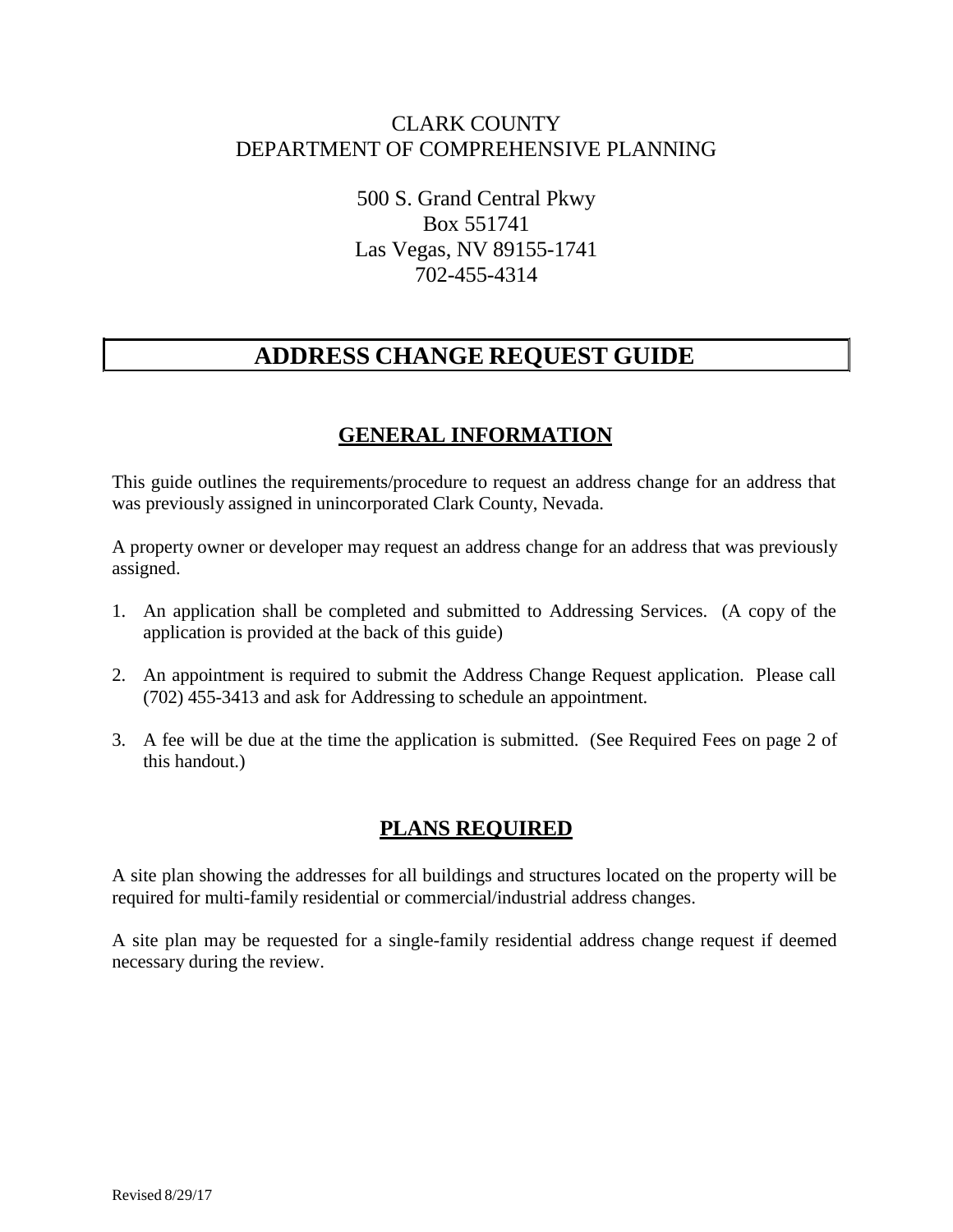### **REVIEW PROCESS**

All address change requests are reviewed by Addressing Services of the Department of Comprehensive Planning.

- 1. Address change requests may be approved if the request falls within the guidelines of the Las Vegas Valley Street Naming and Address Assignment Policy found in Appendix A of Title 30.
- 2. Corner lots shall also meet the Design Standards set forth in Table 30.56-2 of the Development Standards in Title 30.
- 3. The review process may take up to two (2) weeks.

### **PERMITS**

All building permits that have been issued and are still active that are affected by an approved address change shall be reprinted with the new address.

### **REQUIRED FEES**

Fees are assessed per Title 22.02, Clark County Building Administrative Code.

- 1. One Hundred Ten dollars (\$110.00) is due at the time the application is submitted.
- 2. If the address change request process exceeds one (1) hour, an additional fee will be charged in half hour increments based on an hourly rate of One Hundred Ten dollars (\$110.00) per hour.
- 3. There will be a five dollar (\$5.00) re-print fee for each permit that is reprinted due to an approved address change.
- 4. Exemptions to the fees listed above are as follows:
	- Address change requests made by Local, State, or Federal Governmental agencies.
	- Corrections to an address requested by the property owner if the address assigned to the property does not fall within the proper range of the Clark County Addressing Grid or the Addressing Grid established for their property location.

PLEASE NOTE: Addressing Services can only accept payments made by check or cash (exact change only).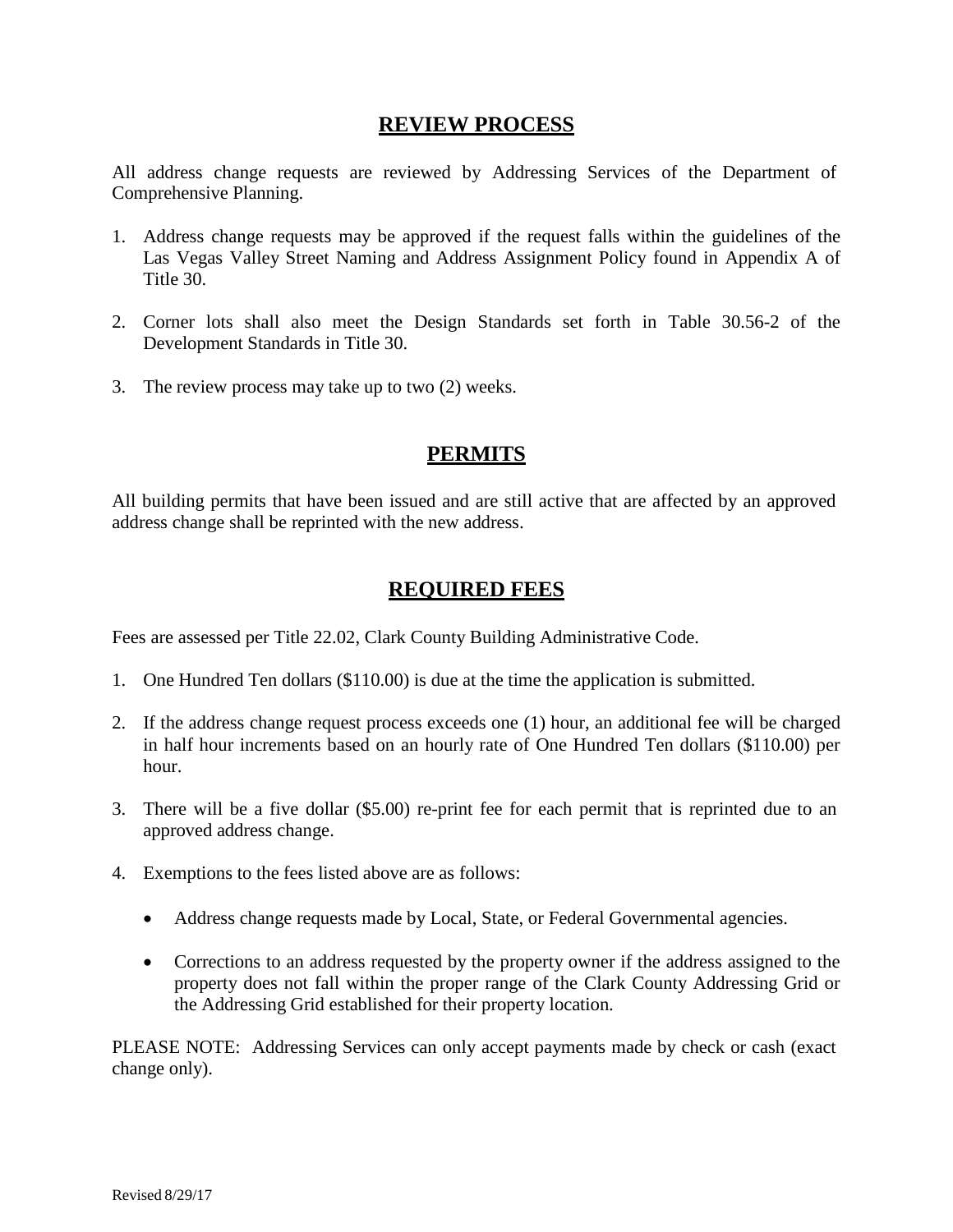## **APPROVED REQUESTS**

#### **No Additional Fees Due:**

Upon completion of the address change review, the applicant will be notified, in writing, of the new address that has been assigned.

#### **Approved with Additional Fees:**

- 1. The applicant will be notified if additional fees are due for an approved address change request. The outstanding balance shall be paid prior to the completion of the address change.
- 2. An appointment may be required to submit the payment for the balance due.
- 3. Depending on the complexity of the address change, the address change may be completed over the counter at the time the balance due is paid.
- 4. After all applicable fees have been paid, Addressing Services will change the address and notify the owner in writing with an address change letter.

#### **Active Building Permits:**

Any active building permits will need to be re-printed with the new address. Please contact the Department of Development Services, and provide a copy of the address change approval letter, to re-print any active building permits and to pay any required re-print fees.

### **AGENCIES NOTIFIED**

The following agencies will be notified by Addressing Services of the new address:

Metro Police Dept. Cox Communications C.C. GIS Office Fire Alarm Office North Las Vegas Utility Dept. C.C. Elections Dept. U.S. Postal Service Republic Service C.C. Water Reclamation NV Energy Las Vegas Valley Water Dist. C.C. School Dist. Southwest Gas Corp.<br>
C.C. Development Served C.C. Assessment C.C. Assessment Served C.C. Assessment Served C.C. Assessment Served C.C. Assessment Served C.C. Assessment Served C.C. Assessment Served C.C. Development Served C.C. Development Services (Records) C.C. Business License

### **OWNERS RESPONSIBILITIES**

The property owner is responsible for changing the address display per the Las Vegas Valley Street Name and Address Assignment Policy, Appendix A of Title 30 and updating their personal records.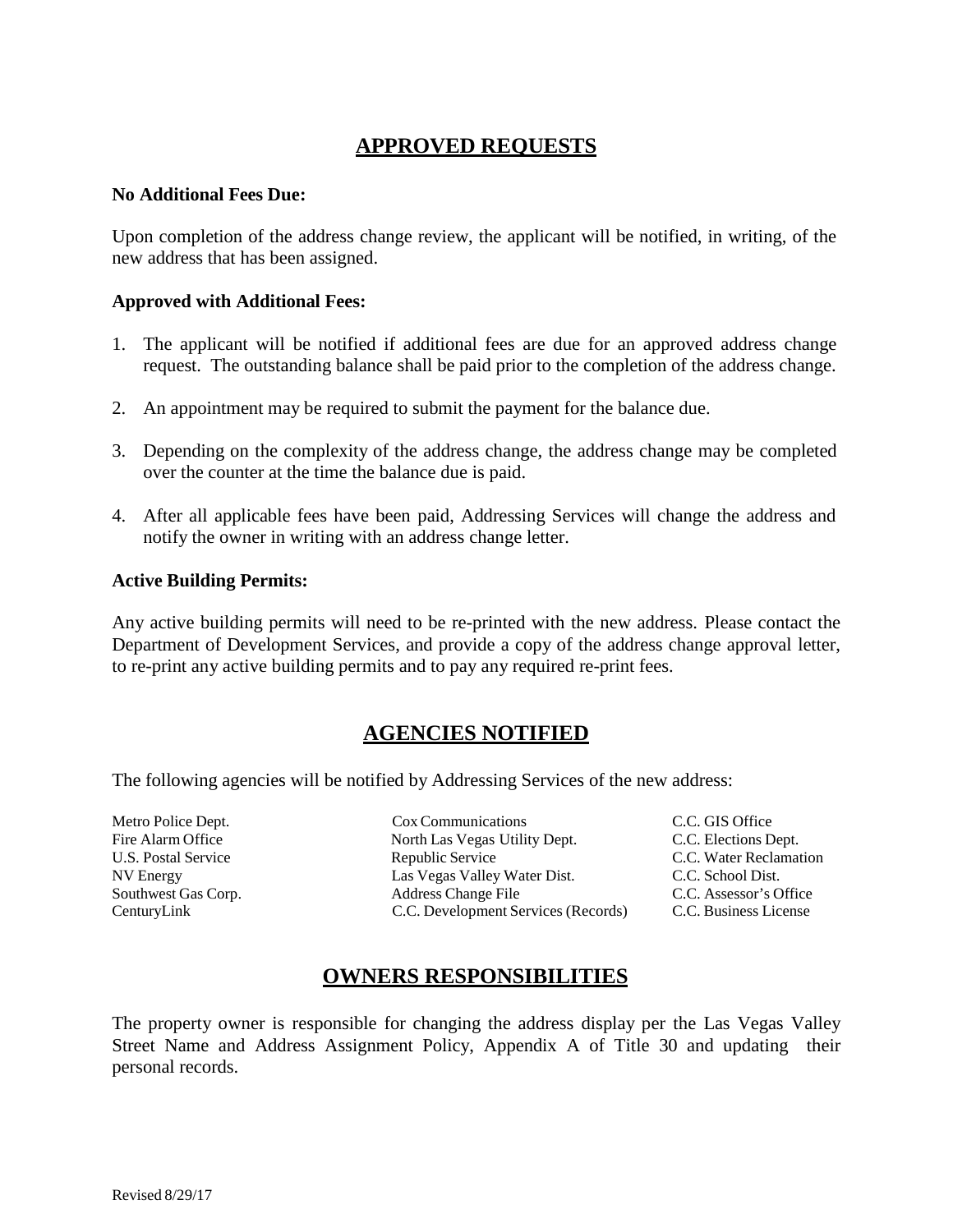## **RETURNED CHECKS**

- 1. If the check for the initial submittal of the address change request is returned, the address change will not be processed until sufficient payment is received.
- 2. If the address change has been approved and the check that paid any balance due is returned:
	- Any active building permits will be placed on hold until payment is received, or
	- A note will be placed on the parcel and the Department of Development Services may determine that no future building permits or other activity will be approved until the fees have been paid.

## **DENIED REQUESTS**

If the application is not able to be approved, the applicant will be notified, in writing, with an explanation of the decision. The application fee is non-refundable per Title 22.02, Clark County Building Administrative Code.

## **CONTACT INFORMATION:**

Call (702) 455-3413 and ask for Addressing to schedule an appointment or for any questions regarding an address change request.

## **Please visit the Department of Comprehensive Planning's website a[t](http://www.clarkcountynv.gov/depts/comprehensive_planning) [http://www.clarkcountynv.gov/depts/comprehensive\\_planning](http://www.clarkcountynv.gov/depts/comprehensive_planning)**